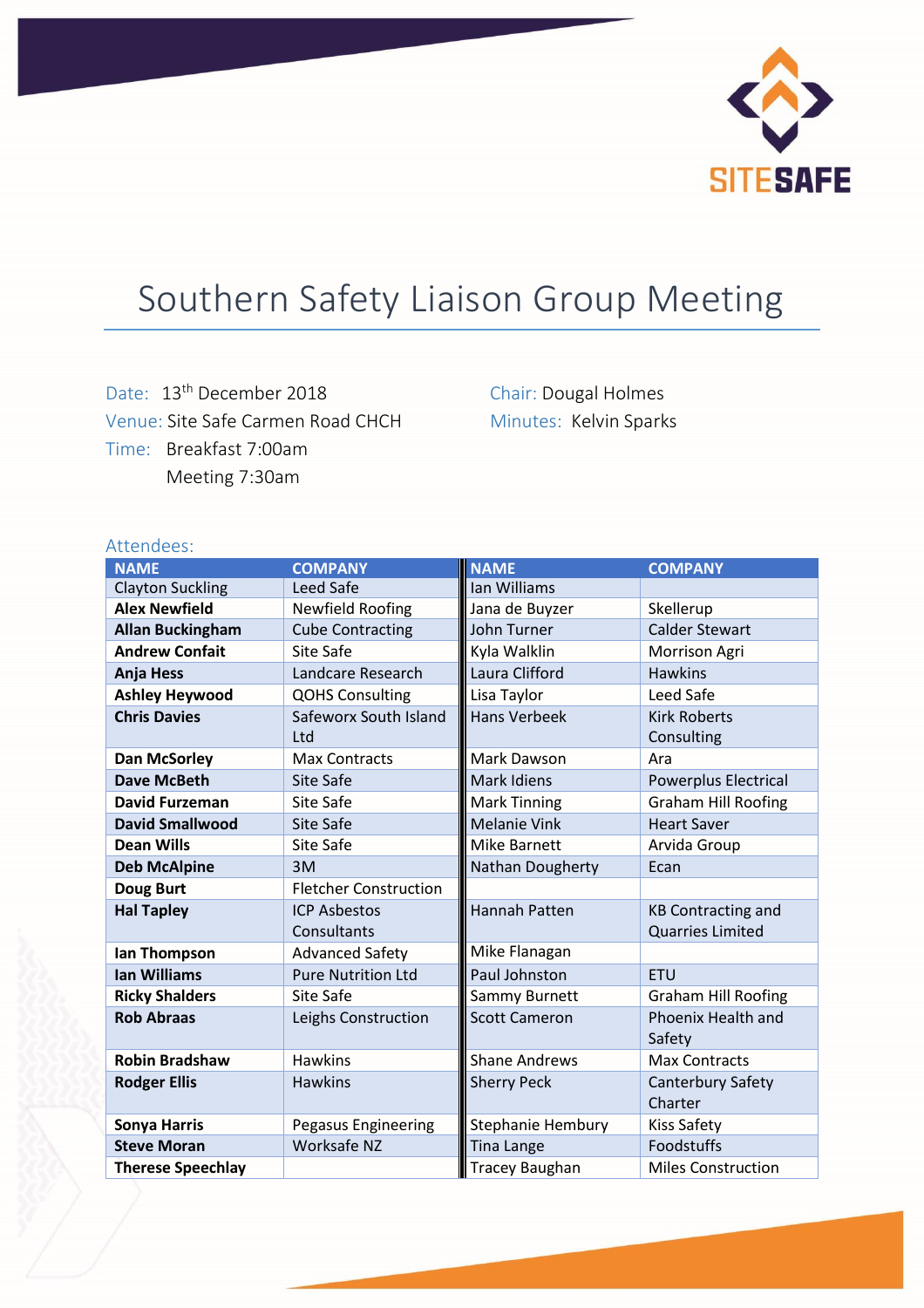| <b>Valerie Cassin</b>  | <b>TWS Group</b>                   | Wendy McLean  | Clive Barrington<br><b>Construction Limited</b> |
|------------------------|------------------------------------|---------------|-------------------------------------------------|
| <b>Roger Cornelius</b> | <b>Miles Construction</b>          | Sarah Maghzal | Leighs construction                             |
| <b>Trudy Downs</b>     | Methodist Church of<br>New Zealand | Trudy Hodge   | Site Safe                                       |
| Nicki Tasker           | <b>HRV</b>                         |               |                                                 |

## Apologies:

| <b>NAME</b>               | <b>COMPANY</b>              | <b>NAME</b>                | <b>COMPANY</b>                       |
|---------------------------|-----------------------------|----------------------------|--------------------------------------|
| Jane Fowles               | <b>Compliance Partners</b>  | Sam Knudsen                | <b>TWS Group</b>                     |
| Catherine McMullan        | Carters                     | <b>Kevin King</b>          | <b>Nurse Maude</b>                   |
| <b>Greg Milne</b>         | EQC                         | <b>Brendan Rice</b>        | Leed Safe                            |
| <b>Sue Alexander</b>      | <b>Alexander Ergonomics</b> | <b>Stacey Mendonca</b>     | <b>Pacific Doors</b>                 |
| <b>Mary France</b>        | Skope                       | <b>Justine Ward</b>        | Downer                               |
| <b>Simon Williamson</b>   | <b>Pegasus Engineering</b>  | <b>Rick Bolton</b>         | Groundworks                          |
| <b>David Walker</b>       | Cunningham Lindsey          | Paul Hendry                | Worksafe NZ                          |
| <b>Alastair Miles</b>     | <b>Miles Construction</b>   | <b>Richard Gibb</b>        | <b>HRS</b>                           |
| <b>Craig Jones</b>        | <b>Corbel Construction</b>  | Sue Knudsen                | <b>TWS Group</b>                     |
| <b>Billie Watmuff</b>     | 2 Wild Berries              | Shannon Wright             | <b>Imprint Safety</b>                |
| <b>Rupert Bryant</b>      | <b>Total Site Supplies</b>  | Simon Williamson           | <b>Pegasus Engineering</b>           |
| <b>Mike Pointon</b>       | <b>Nairn Electrical</b>     | Luci Williams              | <b>City Mission</b>                  |
| <b>Trevor Hilston</b>     | Orion                       | John Parish                | Hanham & Philp                       |
| <b>Brett Murray</b>       | Site Safe                   | Rodney Fitzgrald           | <b>Stonewood Homes</b>               |
| <b>Jason Lamb</b>         | Carters                     | Mark Thompson              | <b>Legend Contracting</b>            |
| <b>Jen Dransfield</b>     | Safe n Sound                | <b>Paul Collings</b>       | <b>Apex Interiors</b>                |
| <b>Henriette</b>          | Taggart                     | <b>Hayley Edgerton</b>     | <b>Odyssey House Trust</b>           |
| Scheepbouwer              |                             |                            |                                      |
| <b>Ed Cunningham</b>      | <b>Fletcher Living</b>      | <b>Trevor Terry</b>        | <b>Viridian Glass</b>                |
| <b>Oloff Visser</b>       | <b>HE Group</b>             | Simon Wall                 | <b>GHD</b>                           |
| <b>David Kuru</b>         | <b>Higgins</b>              | Shaun Balemi               | Agvance                              |
| <b>Bethany Williamson</b> | <b>Mike Greer Homes</b>     | <b>Michelle Talingting</b> | <b>ETU</b>                           |
| Sean Flanagan             | <b>ARA</b>                  | Gillian Ferguson           | <b>Mike Greer Homes</b>              |
| <b>Michael Gott</b>       | <b>Catholic Church</b>      | John Kelly                 | <b>HPAC Energy Centre</b>            |
| <b>Gareth Shaw</b>        | Safe and Sound              | Matt Jones                 | <b>Advanced Safety</b>               |
| <b>Max Walker</b>         |                             | Lisa McAllister            | <b>Compliance Fire</b><br>Protection |
| <b>Janette Walker</b>     | Health and Safety by        | CJ Henderson               | <b>Work Safe</b>                     |
|                           | Design NZ                   |                            |                                      |
| <b>Steve D'Ewes</b>       | <b>ACC</b>                  |                            |                                      |
|                           |                             |                            |                                      |